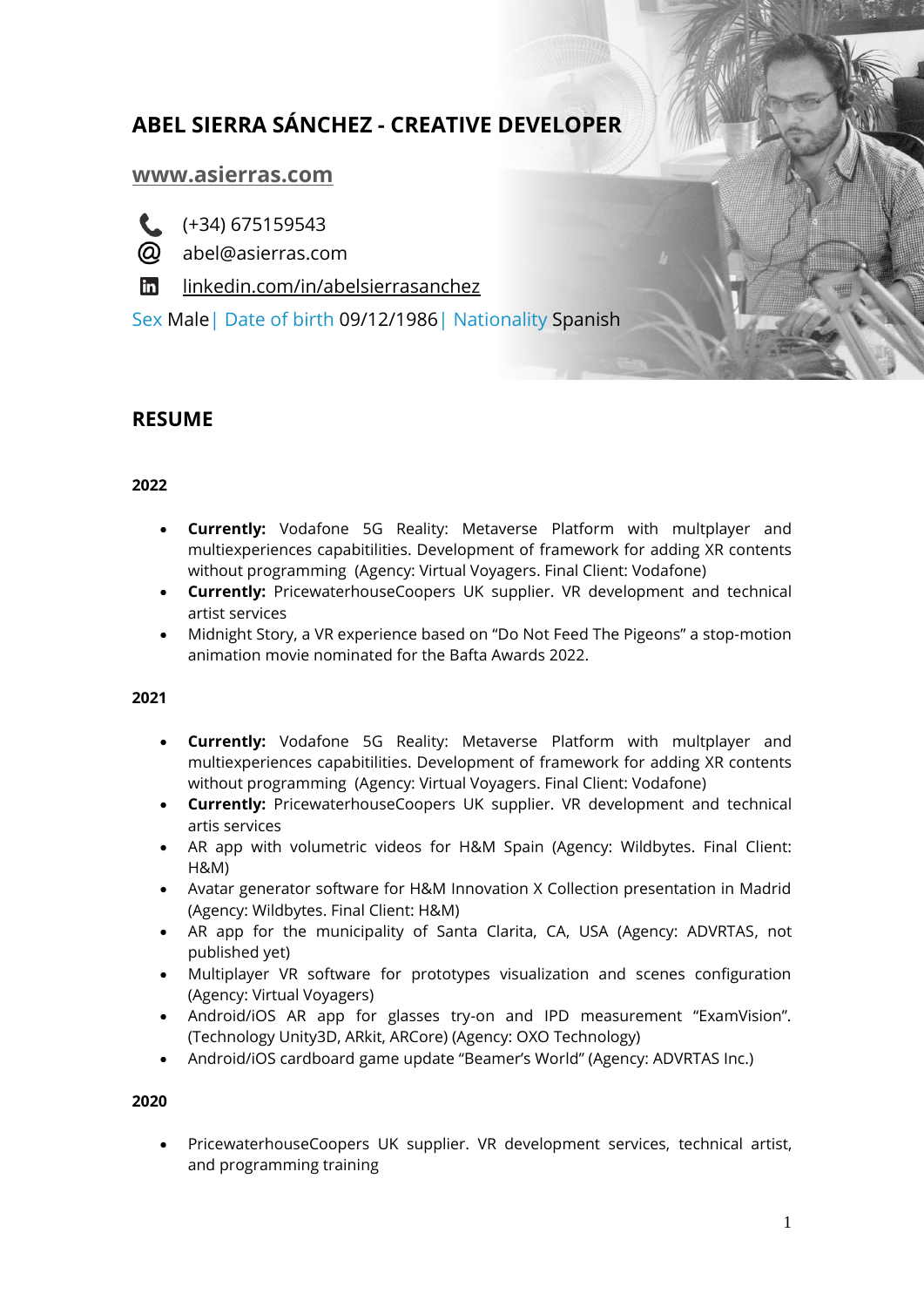- Hyper-realistic VR experience with volumetric videos and 3D environments (Technology: Unity3D, Shader development, Oculus Quest)
- Multiplayer serious game for learning COVID19 patients protocol (Technology: Unity3D, Photon PUN, PC, OSX)
- Multiplayer VR tool for virtual meetings and conference**s** (Technology: Unity3D, Photon PUN)
- Android/iOS game for US Elections campaign "KO Campaign" (Technology: Unity3D)
- Hyper-realistic VR experience for Architectural Visualization in Oculus Quest with custom optimized reflective shaders. (Technology: Unity3D, Oculus Quest)
- VR experience for medical visualization of heart pathologies. (Unity3D, shader development, Oculus Quest)
- VR experience for education about human genitalia. (Technology: Unity3D)

#### **2019**

- VR tool for prototyping and taking metrics for engineering in automotive industry. This was developed for a trucks brand. (Technology: Unity3D, HTC Vive)
- Development of several Android apps and collaboration in the development of several interactive installations for the [New Balance](https://vimeo.com/384797447)  [Fuelcell Party](https://vimeo.com/384797447) in Barcelona. There were several interactive installations that made use of several technologies, among them: Intel Realsense, generative art, movement sensors, NFC tags, no-SQL databases, Bluetooth, realtime audio generation and more. (Technology: Unity3D, Android, PC)
- Development of interactive installation with realsense and computer vision for the presentation event of the Puma x Balmain brand in Los Ángeles. (Unity3D, Cinder,  $C++$ ,  $PC$ )
- Collaboration in the development of an interactive installation for Sephora Xmas party in Madrid. (Technology: Unity3D, Nodejs)
- Gaudi's mirror that transformed your face in a mosaic, not released. (Unity3D, OpenCV)
- Programming and installation of an interactive mirror for the Sephora flagship in Madrid. (Technology: Unity3D, OpenCV)
- Consultancy for and AR app for Orange. (Unity3D)
- AR app for iOS and Android aimed to find your friends in music festivals. Final client was SEAT. (Technology: Unity3D)

# **2018**

- Submarine AAA VR experience for Red Eléctrica de España. (Unity3D, Oculus Rift)
- VR experience with 3D scenes and stereoscopic videos to show the different natural parks in Castilla y León. (Technology: Unity3D, PC)
- VR experience for Oculus Go for the government of Castilla y León about the fires in León in 2017. (Technology: Unity3D, Oculus Go)
- iOS and Android app for the Museo del Prado of Madrid to show the Dauphin's Treasure. (Technology: Unity3D)
- Programming and management of real-time interactive installations for Rihanna's Fenty Beauty brand launch in Milan, Italy. (Technology: Unity3D)
- Suchard Neuro Experience. A neurological experience that shows how the chocolate affects your state of mind. (Technology: Unity3D)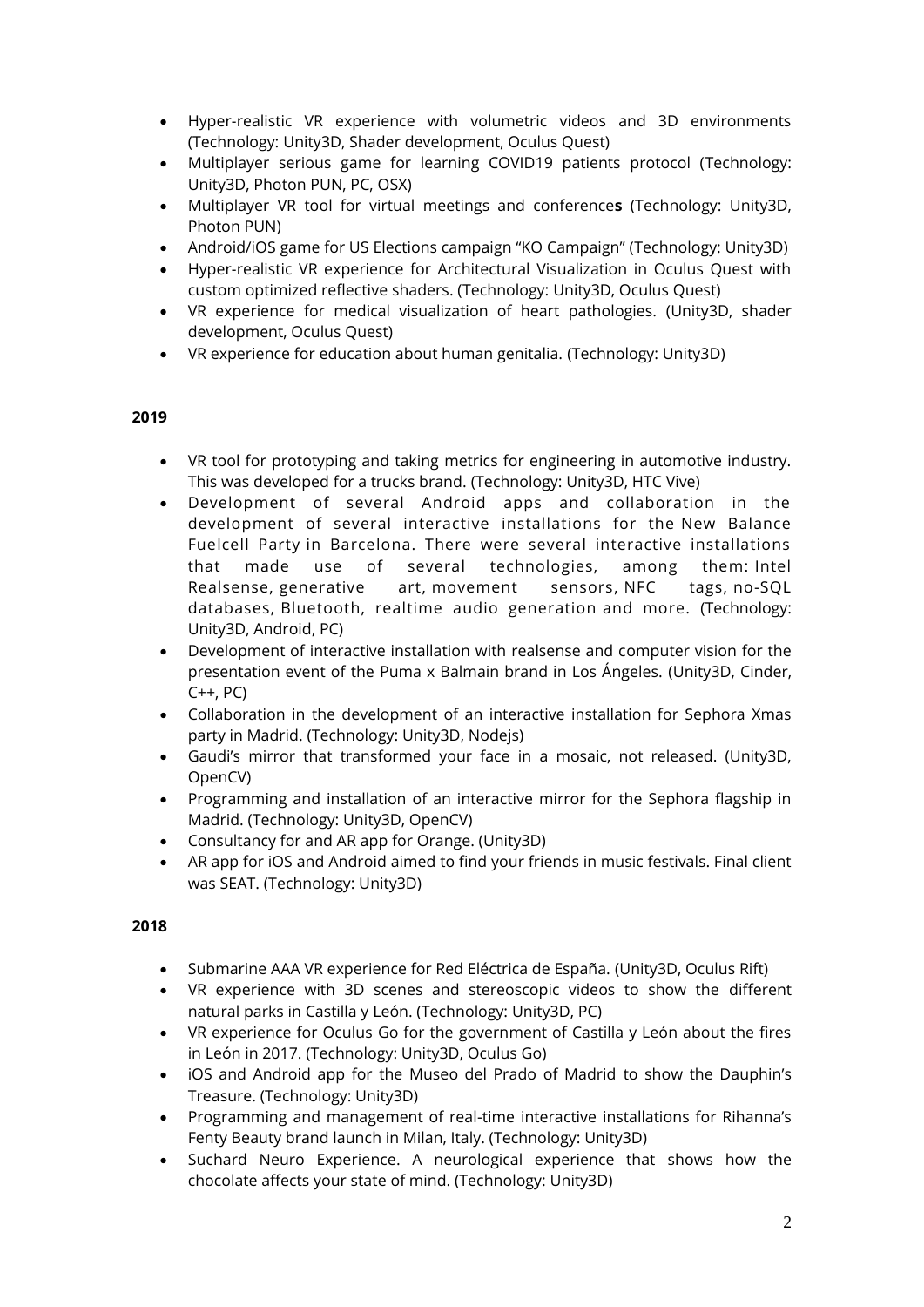Creative fullstack VR developer at IMPULSAME where I've already worked in two virtual reality experiences (Technology: Unity3D, Oculus Rift, Oculus Go)

#### **2017**

- Creative fullstack VR developer at IMPULSAME. (Technology: Unity3D, Oculus Rift, Oculus Go)
- Collaboration in Seat Neuroconfigurator project for Frankfurt Motorshow 2017. It is a experience that reads your vital signs and brain waves in order to show you a personalized car depending on your reactions to some videos. (Agency: Wildbytes) (Unity3D)
- Sharing service for social media. (Agency: Wildbytes) (Technology: Unity3D, Nodejs, MongoDB)
- Glowing Graffiti experience: Interactive augmented reality experience. Tracking people and brushes to paint 3D light strokes in the air, for Sephora Trendzone in El Triangle Mall in Barcelona. (Agency: Wildbytes) (Technology: Unity3D, Kinect v2, OpenCV)
- 3D gif software for Rihanna's Fenty Beauty brand launch in Callao City Lights in Madrid. Rihanna as many other famous spanish guests where present in the private launch in Callao. (Agency: Wildbytes) (Technology: Unity3D)
- Collaboration in AR Makeup mirror for Sephora Kat Von D Beauty brand launch in Paris and Milan. Augmented reality mirror that shows different make up styles directly on your face. (Agency: Wildbytes) (Technology: Unity3D, OpenCV)

#### **2016**

- Paris Motorshow 2016 and Frankfurt Motorshow 2017: immersive VR experience and controller software for 48 Gear VR synchronized with 48 motorized chairs for the SEAT booth (Agency: Wildbytes) (Technology: Unity3D, GearVR, Native Android services, C# PC app)
- Speaker and mentor as a VR specialist in University of Almería for the Startify7 event (Horizon 2020 project from the European Commission)
- Collaboration with the Psychology department of the University of Almería. I developed an Augmented Reality app for spatial memory research. (Technology: Unity3D)
- Core Engineer at Neurodigital Technologies. Main tasks: Software and VR development. Design of technical VR demos as well as the SDK of the hardware prototypes.

Main technologies employed in the different projects: Unity3D, Leap Motion, Intel RealSense, Microsoft Kinect v2, Gloveone, upperbody inertial tracking system for VR, Oculus Rift, Samsung Gear VR, HTC Vive, OSVR, Google CardBoard.

#### **2015**

 Core Engineer at Neurodigital Technologies. Main tasks: Software and VR developer. Design of technical VR demos as well as the SDK of the hardware prototypes.

Main technologies employed in the different projects: Unity3D, Leap Motion, Intel RealSense, Microsoft Kinect v2, Gloveone, upperbody inertial tracking system for VR, Oculus Rift, Samsung Gear VR, HTC Vive, OSVR, Google CardBoard.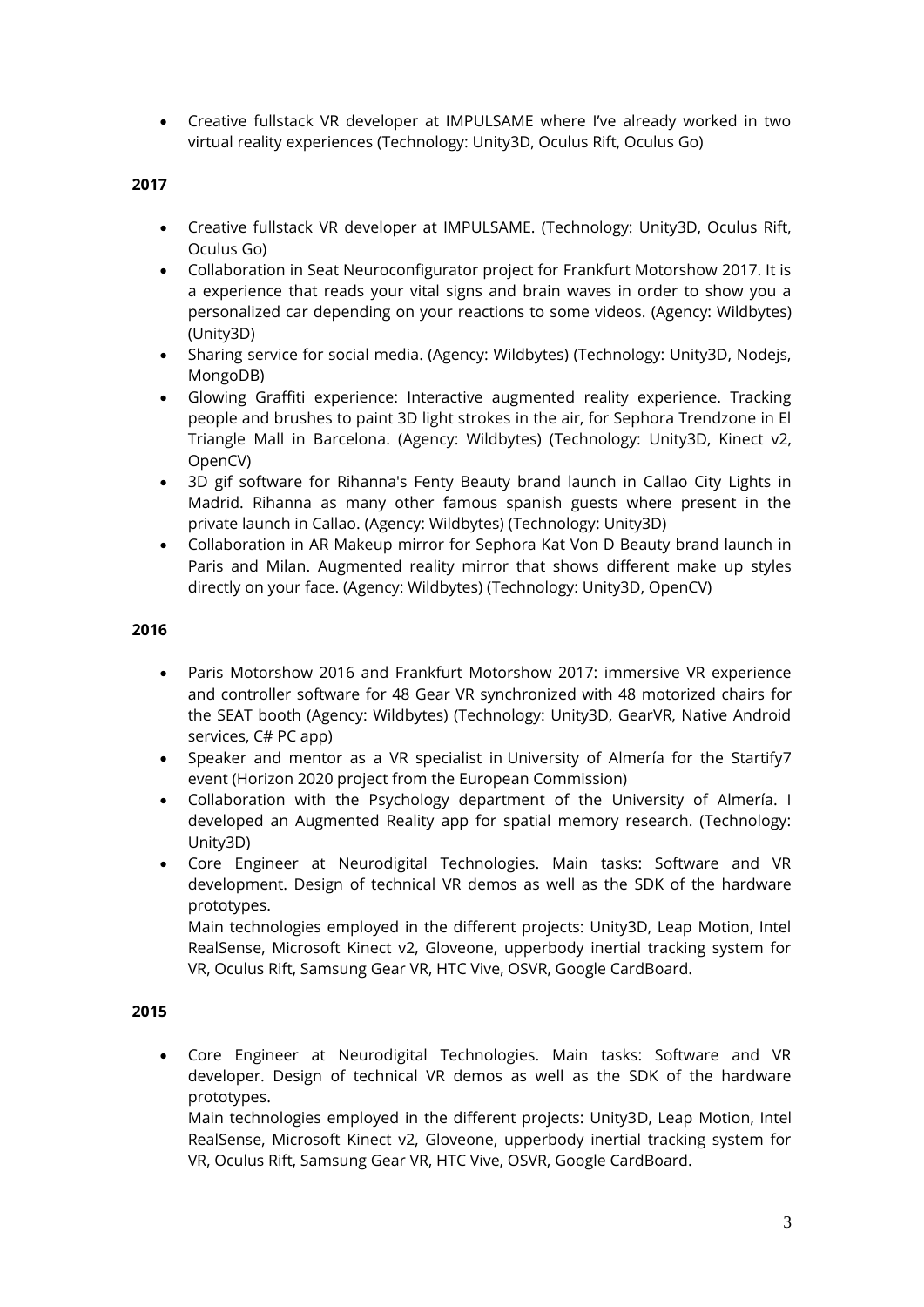- **2014**
	- Core Engineer at Neurodigital Technologies. Main tasks: Software and VR developer. Design of technical VR demos as well as the SDK of the prototypes. Main technologies employed in the different projects: Unity3D, Leap Motion, Intel RealSense, Microsoft Kinect v2, Gloveone, upperbody inertial tracking system for VR, Oculus Rift, Samsung Gear VR, HTC Vive, OSVR, Google CardBoard.
	- Professor in Augmented Reality course at IFES:
		- o AR tools and the AR in the Industry
		- o Unity3D + plugin Vuforia
		- o Blender
	- CTO & CIO at Proyecta Ingenio S.L.
		- o Design of strategic ways to improve the efficiency in the company using new technologies
		- o Software development
		- o DB and Network administration
		- o Troubleshooting manager
	- IT Manager at Agrocolor S.L.
		- o Software development
		- o DB and Network administration
		- o Troubleshooting

#### **2013**

- CTO & CIO at Proyecta Ingenio S.L.
	- o Design of strategic ways to improve the efficiency in the company using new technologies
	- o Software development
	- o DB and Network administration
	- o Troubleshooting manager
- IT Manager at Agrocolor S.L.
	- o Software development
	- o DB and Network administration
	- o Troubleshooting

#### **2012**

- CTO & CIO at Proyecta Ingenio S.L.
	- o Design of strategic ways to improve the efficiency in the company using new technologies
	- o Software development
	- o DB and Network administration
	- o Troubleshooting manager
- IT Manager at Agrocolor S.L.
	- o Software development
	- o DB and Network administration
	- o Troubleshooting